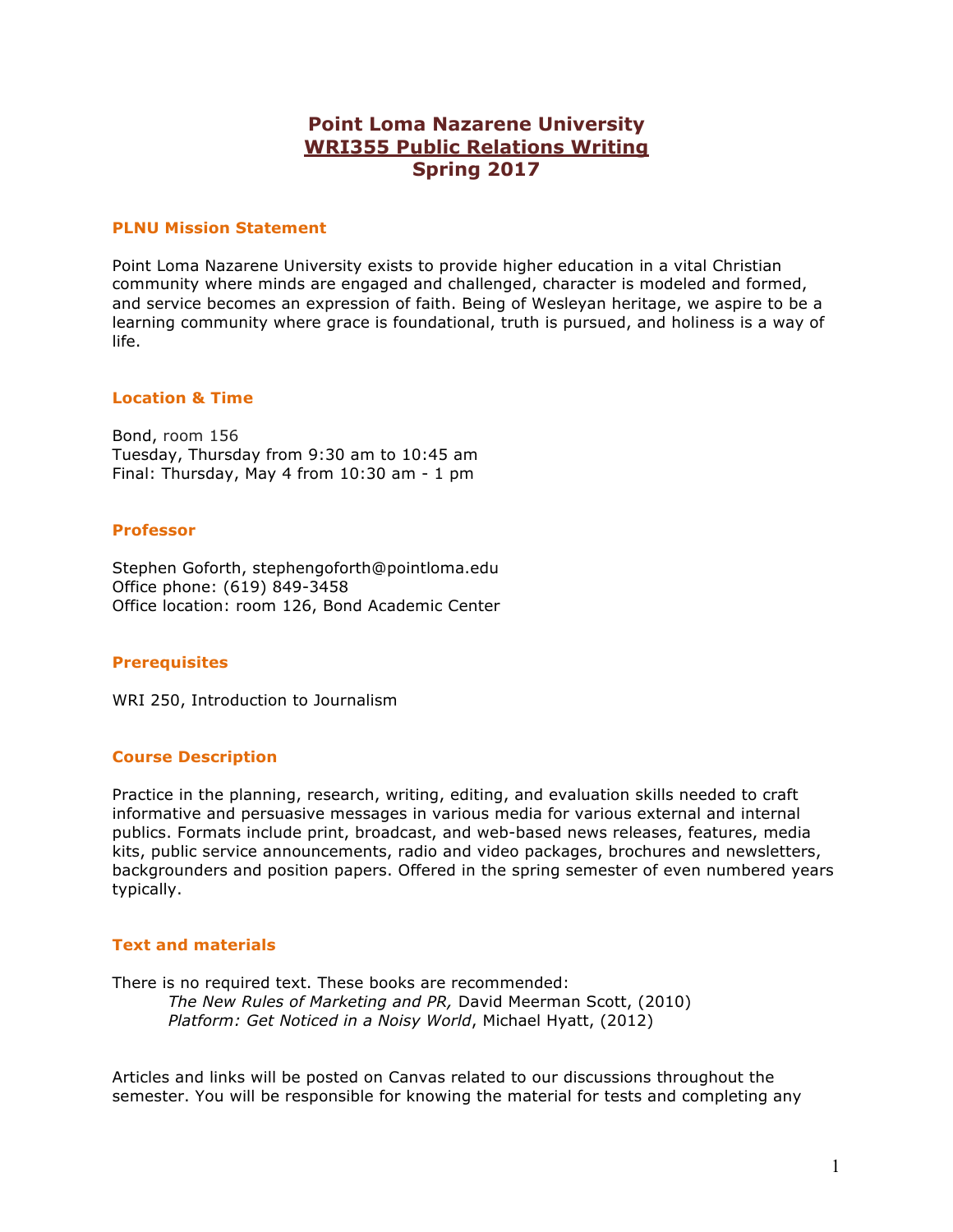assignments given out any day you miss. If you miss an in-class exercise for an unexcused absence, you will be given a zero. These quizzes and exercises cannot be made up unless you have an excused absence.

# **Journalism Program Learning Outcomes**

- Exhibit effective research and reporting practices
- Students will display strong interpretive, analytic, quantitative reasoning, and critical thinking skills in their assignments.
- Communicate ideas clearly and accurately in forms appropriate to the purpose, medium, and audience.
- Employ appropriate ethical and legal standards and professional codes in their service to their communities and cultures.

## **Criterion for Success**

Your final grade will be computed based on the following scale:

A 90 – 100% B 80 – 89% C 70 – 79%  $D$  60 – 69% F Below - 60%

Here are the standards for specific letter grades:

- $A = Substantially error-free$
- $B =$  Solid effort; only minor editing errors
- $C =$  Average work; needs some reorganization and rewrite
- D = Multiple errors; needs major rewrite
- $F =$  Gross factual errors; unsuitable for publication
- 0 = Missed deadline; ignored assignment

No plus/minuses grades will be given.

Breakdown of Grading Percentages:

| Daily Quizzes & Exercises    | 50%             |
|------------------------------|-----------------|
| Midterm                      | 20 <sub>%</sub> |
| Final                        | 20 <sub>%</sub> |
| Attendance and Participation | 10%             |

# **Attendance**

Missing a class means losing points for attendance, participation and in class work. If you must miss a class for a valid reason (illness, family emergency, school activity, etc.) then documentation will be required.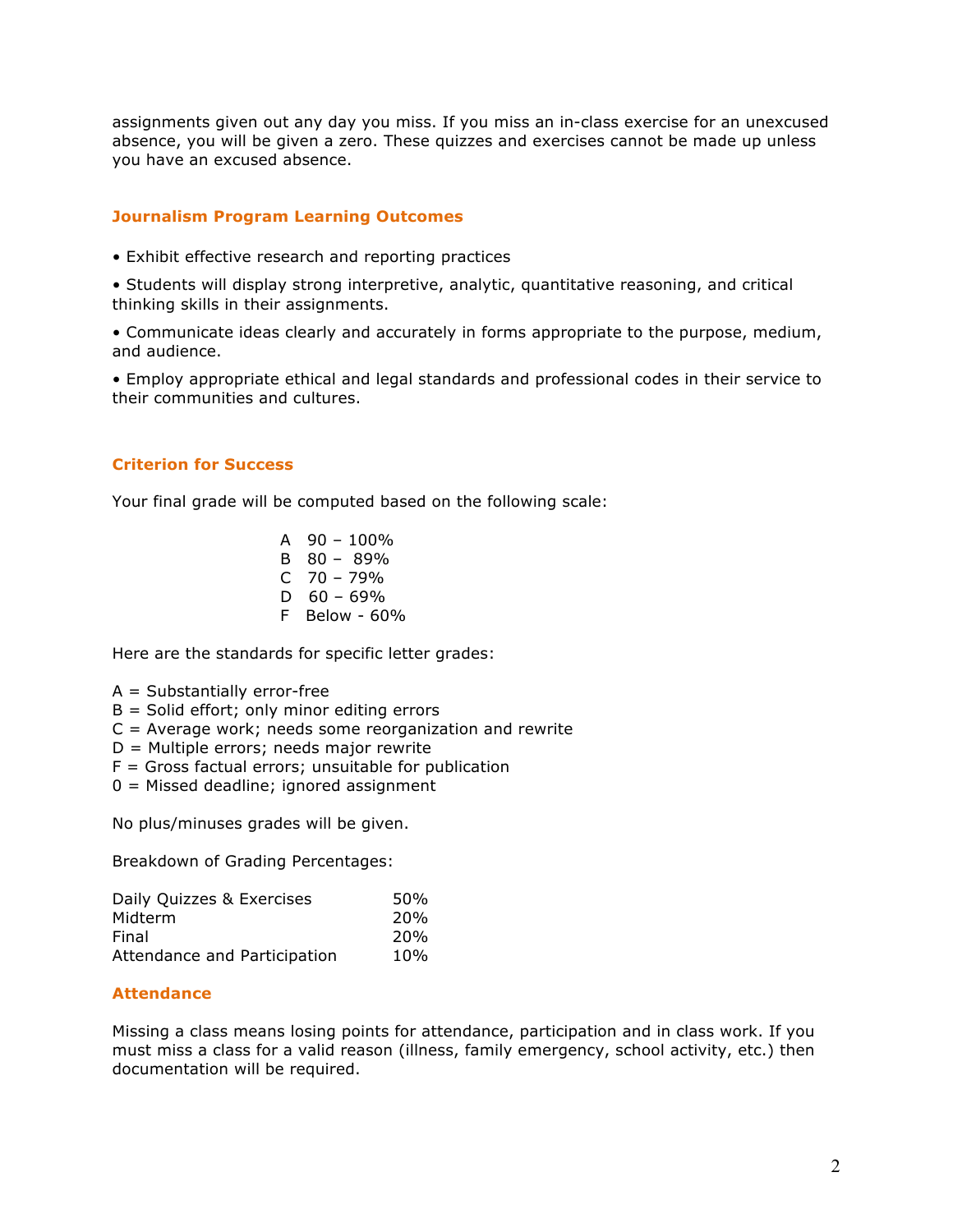If you miss an in-class exercise for an unexcused absence, you will be given a zero. There are no makeups for in-class work you miss unless you have an excused absence.

Tardiness disrupts the class environment and hinders your own learning. If you arrive after the role has been sent around for everyone to sign in, you'll be docked half of an absence. You will also lose half credit for class attendance any day you leave early.

Articles and links will be posted on Canvas related to our discussions throughout the semester. You will be responsible for knowing the material for tests and completing any assignments given out any day you miss.

Please read the Class Attendance section of your PLNU Catalog, carefully. If students miss more than 10% of class meetings (approx. 4 for a MWF course and 3 classes for a TTH course), faculty members may file a written report which may result in de-enrollment from the course. If you miss more than 20% of class meetings (approx. 8 for a MWF course and 6 classes for a TTH course), you may be de-enrolled without notice. De-enrollment may have serious consequences on residence, athletic, and scholarship requirements; it may also necessitate a reduction or loss in your financial aid.

# **Academic Accommodations**

While all students are expected to meet the minimum academic standards for completion of this course as established by the instructor, students with disabilities may require academic accommodations. At Point Loma Nazarene University, students requesting academic accommodations must file documentation with the Disability Resource Center (DRC), located in the Bond Academic Center. Once the student files documentation, the Disability Resource Center will contact the student's instructors and provide written recommendations for reasonable and appropriate accommodations to meet the individual learning needs of the student. This policy assists the University in its commitment to full compliance with Section 504 of the Rehabilitation Act of 1973, the Americans with Disabilities (ADA) Act of 1990, and ADA Amendments Act of 2008, all of which prohibit discrimination against students with disabilities and guarantee all qualified students equal access to and benefits of PLNU programs and activities.

## **Academic Honesty**

The LJML Department deems intellectual and academic integrity critical to academic success and personal development; therefore, any unethical practice will be detrimental to the student's academic record and moral character. Students who present the work of others as if it were their own commit plagiarism. Presenting another's work as one's own includes, but is not limited to, borrowing another student's work, buying a paper, and using the thoughts or ideas of others as one's own (using information in a paper without citation). Plagiarized work will result in a failing grade for the assignment and possibly for the course. In either event, a written report will be filed with the department chair and the area dean. The dean will review the report and submit it to the Provost and the Vice President for Student Development. It will then be placed in the student's academic file. You can find out more in the online PLNU Catalog under "Academic Honesty".